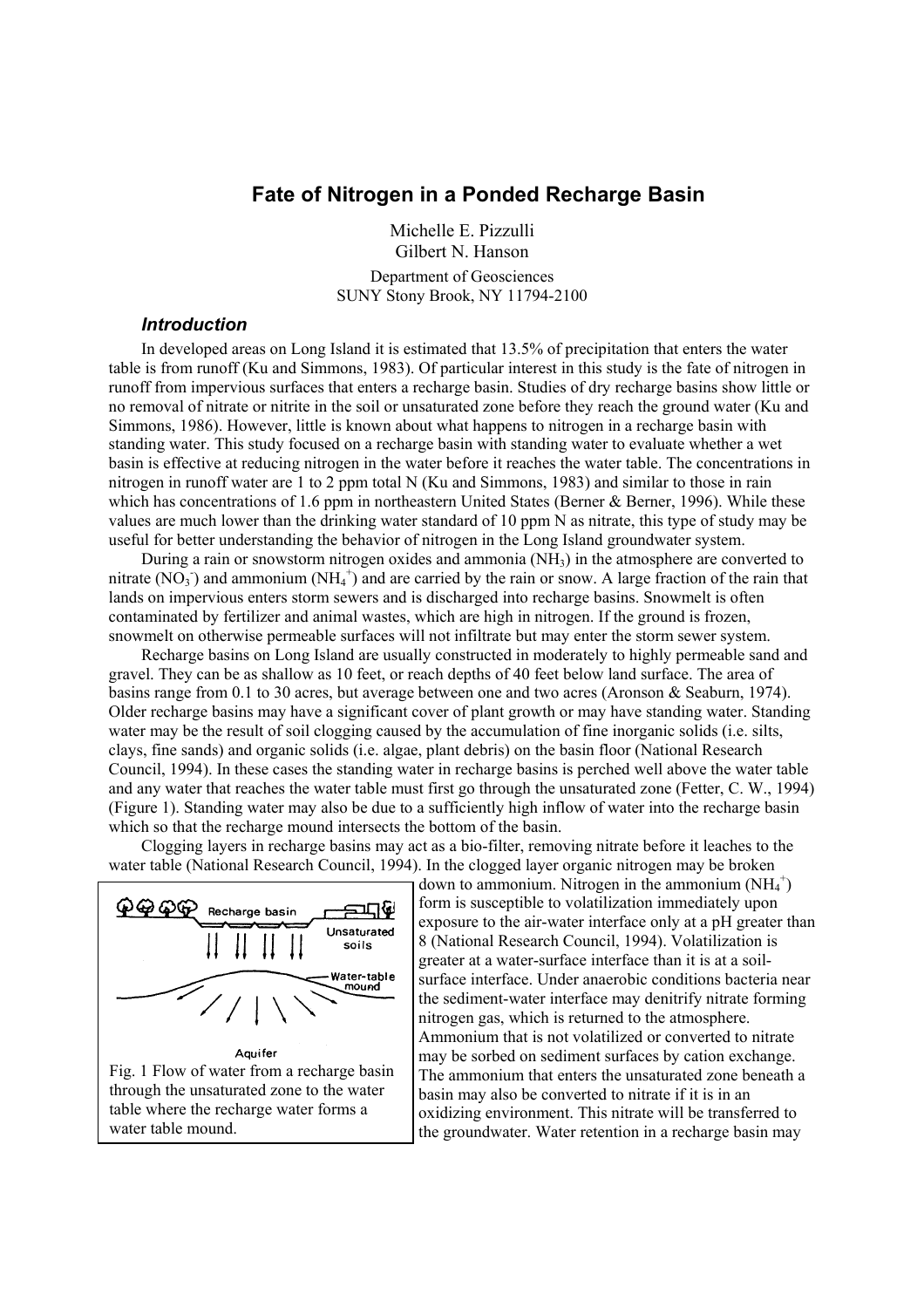

Figure 3. Flow chart of the sources and paths of water on campus. Campus water includes untreated cooling water and leaking chilled and hot water.

There are several sources of water that enter the recharge basin:

enhance removal of nitrogen by a variety of processes (National Research Council, 1994).

## *Setting*

The recharge basin chosen for this study is located on the northwest corner of the SUNY Stony Brook campus, to the north of North Loop Road, and south of Route 25A. This recharge basin receives about one-half of all the storm drainage for Main Campus. To the west of this basin are two recharge basins used as overflow basins. All three recharge basins retain water throughout the year. Figure 2 shows the area on west Main Campus from which direct runoff enters the recharge basins through storm sewers. A significant fraction of the runoff water is directed from the storm sewers into an abandoned stream valley before entering another storm sewer system and the recharge basin.

## *Water Sources*

sewer system and travel directly to the recharge basin, or enter the storm sewer system, travel through a stream, again through the storm water system, and finally to the recharge basin. Cooling water is from the Van de Graaff Accelerator, which uses Suffolk Count Water Authority

water to cool the helium compressor. It is not chemically treated. This water enters directly into a catch basin, travels through the storm sewers, into the recharge basin. The leaking water from the heating and cooling systems on Main Campus is chemically treated. This

A flow chart (Figure 3) shows the sources of water and the path that they take. Rainwater falls to an impervious surface, and enters a catch basin. If the catch basin is open bottomed, the water may directly infiltrate the ground. If the catch basin is clogged or close bottomed, the water will either enter the storm

water is directed into the storm sewer system (Joel Newton, Director of Campus Facilities, oral communication, 1998). Some of this water travels through the storm water system that travels through the abandoned stream valley.

## *Flux into Recharge Basin*

 $\triangleright$  runoff from precipitation,

 $\blacktriangleright$  leaking chilled water, and

 $\triangleright$  cooling water,

 $\blacktriangleright$  leaking hot water.

According to Rich Lefferets (oral communication, 1998), the discharge of cooling water from Van de Graaff Accelerator is approximately 70,000 gallons per day. Approximately 30,000 gal/day of campus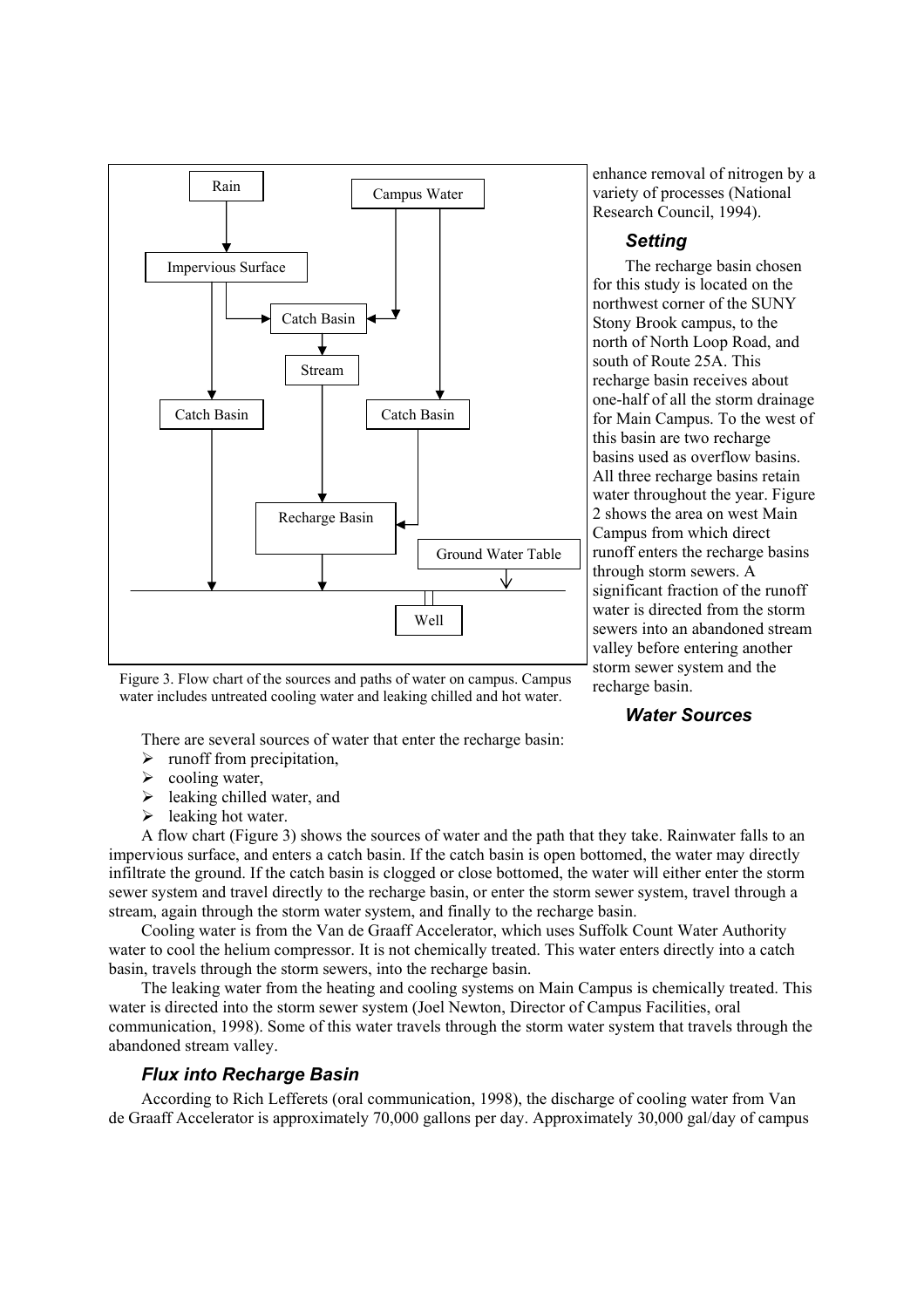leaking hot and chilled water enters the storm sewer system and the recharge basins. These two sources contribute a minimum of 100,000 gallons of water per day, or approximately 40 million gallons per year to the recharge basin.

Impervious surfaces account for 24% of the west campus or approximately 6.2 million square feet. The average rainfall is 44 inches per year. Thus a volume of 170 million gallons of rain lands on these impervious surfaces. If 85% of the precipitation reaches the storm sewer system, then approximately 145 million gallons of water enter the recharge basin as runoff per year. This added to the 40 million gallons added from the campus water yields a total of 185 million gallons of water that enters the recharge basin in one year. Approximately 20% of the water that enters the recharge basin is leaking and cooling water.

Table 1. Data are in ppm nitrogen as  $N0<sub>3</sub>$ ,  $NH<sub>3</sub>$ ,  $N0<sub>2</sub>$  and Organic N. Basin data are given for depth in basin.  $pH$  T (<sup>0</sup>C)  $\begin{array}{ccc} 0_2 & \text{NO}_3 & \text{NH}_3 & \text{NO}_2 & \text{Org-Nitrogen} & \text{Tot.-N} \\ \text{(ppm)} & \text{(ppm)} & \text{(ppm)} & \text{(ppm)} & \text{(ppm)} & \text{(ppm)} \end{array}$  **(ppm) (ppm) (ppm) (ppm) (ppm) (ppm)**  *\*22 Jun 98*  Basin (1ft) 0.40 0.01 0.15 Basin (10ft) 0.80 0.02 0.15 Basin (16ft) 1.00 0.11 0.20 Basin (26ft) 4.50 1.09 0.33 **7-Jul-98**  Basin (1ft) 0.40 0.02 0.03 0.04 0.49 **\*\*23-Ju1-98**  Rainwater 4.44 8<br>Stream 6.38 24 5.5 Stream 6.38 24 5.5 1.50 0.17 0.01 0.86 2.54 Basin (1ft) 9.45 27 12 0.00 0.01 0.01 0.65 0.67 MonitoringWell 6.31 18 8 0.70 0.00 0.01 0.38 1.09 **30-Jul-98**  Stream (no  $6.74$  29 7 0.80 0.00 0.01 0.38 1.19 storm) **\*\*31 -Jul-98**  Rainwater 4.77 19 7 2.90 0.70 0.02 0.05 3.67 Stream 6.29 28 6 2.10 0.92 0.05 0.77 3.84 Catch Basin 6.56 24 7 0.60 0.93 0.03 0.48 2.04 Basin (1ff) 9.05 24 8 0.20 0.01 0.01 0.46 0.68 Monitoring Well 6.26 19 7 0.40 0.00 0.00 0.28 0.68 **3-Sep-98**  Culvert (no 8.6 21 9 0.90 0.01 0.03 0.74 1 .68 storm) Basin (1ff) 6.92 29 8 1.30 0.00 0.00 0.28 1.58 **30-Sep-98**  Basin (1ft) 8.38 21 0.70 0.00 0.01 0.75 1.46 Basin (7ft) 8.3 20 0.70 0.00 0.02 0.38 1.10 Basin (13ft) 7.28 19 0.80 0.00 0.01 0.28 1.09 Basin (19ft) 7.13 19 0.80 0.01 0.01 0.46 1.28 Basin (25ft) 6.88 19 0.70 0.04 0.01 1.37 2.12 **12-Nov-98**  Basin (1ft) 6.6 12 1.30 0.04 0.01 0.24 1.59 Basin (7ft) 6.75 12 1.30 0.03 0.01 0.06 1.40 Basin (13ft) 6.84 11 1.20 0.01 0.01 0.08 1.30 Basin (19ft) 6.99 11 1.30 0.01 0.01 0.08 1.40 Basin (25ft) 7.01 11 1.40 0.01 0.02 0.08 1.51 MonitoringWell 6.24 10.5 1.20 0.00 0.00 0.09 1.29 \* Data for sample taken at 25 feet may be unreliable due to disturbance of the bottom of the recharge basin . \* \* Storm events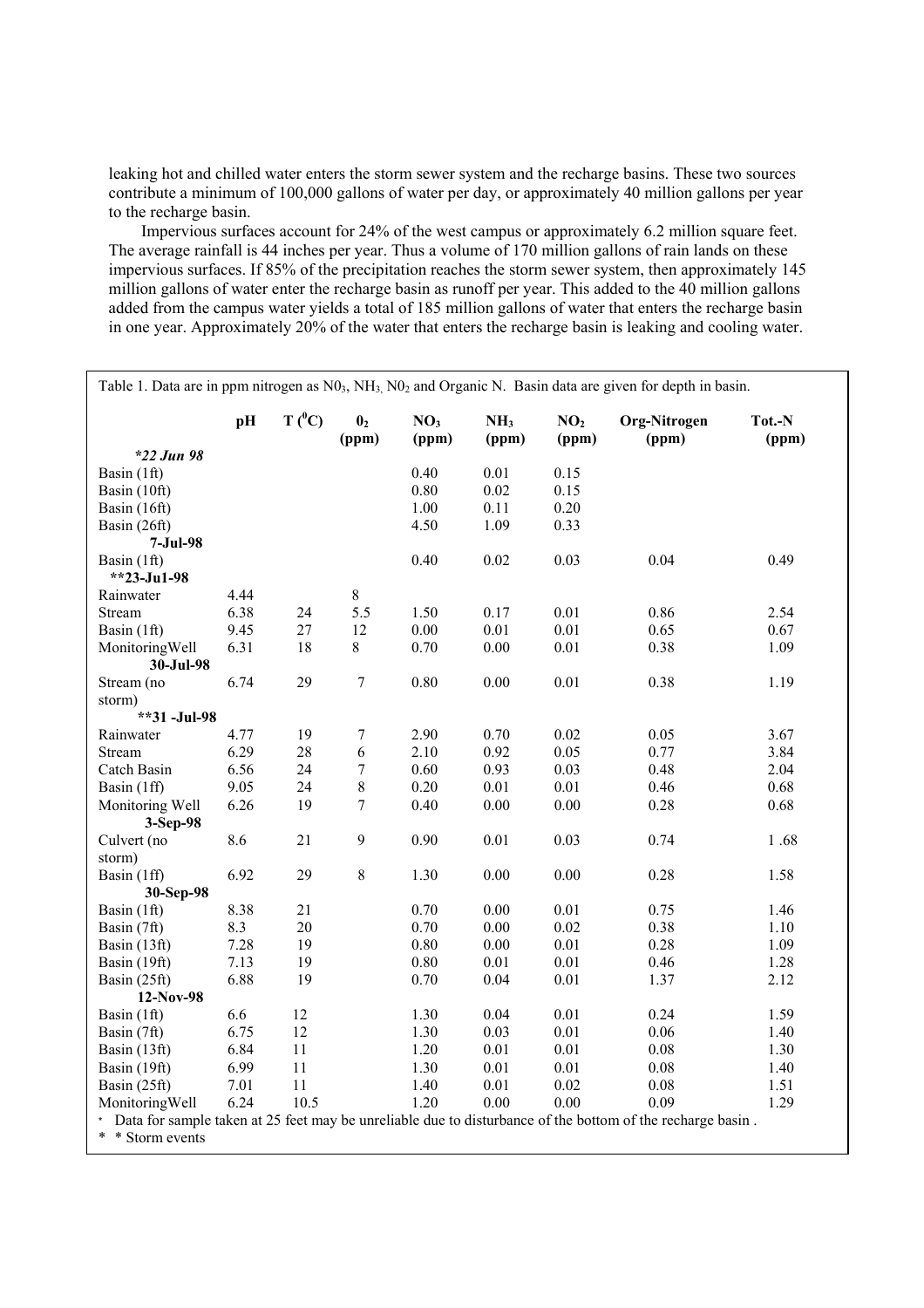#### Residence Time in Basin

The volume of water in the recharge basin is approximately 2 million gallons with an influx of 185 million gallons per year. The average residence time in the basin is 4 days. During periods of no rain the residence time for cooling and leaking water is 20 days.

#### Recharge Mound

Typically groundwater mounds below recharge basins are one to six feet after a rain event (Haskell & Bianchi, 1965), and the mound usually disappears within five days of a heavy rainfall (Ku and Simmons, 1983). The recharge basin used in this study differs in that it maintains a constant inflow of water from campus facilities, so a recharge mound is always present. The height of the regional water table is about 35 feet above mean sea level based on Water Resources Investigations Report 98-4019 and on measurements in monitoring wells on campus. At the monitoring well 45 feet from the northwest corner of the basin the water table level ranged from 55 to 51 feet above mean sea level. The bottom of the basin is 60 feet above sea level. Thus the mound may intersect the bottom of the recharge basin.

#### *Analytical Results*

Data were collected over the period from late June to mid November 1998. This was a period of light rainfall. There was no rainfall from the start of the study until July 23, 1998. It was intended to sample water both during a storm and during dry periods. The locations were the same for all samplings. At the beginning of a storm a rain collector was placed on the roof of the Earth and Space Sciences building, where there is little disturbance. One-liter samples were then collected from the stream, a catch basin just before the recharge basin, recharge basin and the monitoring well (Figure 2).

The stream sample was collected near the end of the stream, where the stream enters a culvert and is incorporated into the storm sewer system. The catch basin was sampled because it is representative of the characteristics of the water between entry of the stream into the storm sewers and the recharge basin.

During storm events, the recharge basin water was sampled at a depth of 1 foot below surface. During periods of dry weather, the recharge basin was sampled at various depths.

Immediately after the collection of the water samples temperature, dissolved oxygen content (DO) and the pH were measured. The samples were then placed in a cooler with ice. In the lab the samples were filtered to remove sediment particles, which could interfere with chemical analysis. The samples were analyzed for organic nitrogen, ammonium, nitrite, and nitrate using a Hach spectrophotometer. The data are presented in Table 1.

## Sampling During Rain Storms

The first storm event sampled was on July 23, 1998 after a period of about one month without rain. Due to the small amount of rainfall only samples from the stream, recharge basin and monitoring well were collected. The rainwater had a pH of 4.44. The recharge basin had a pH of 9.45. The lack of rain for the previous month implies that the water in the recharge basin was dominantly from the leaking and cooling campus water. The cooling water is Suffolk County Water Authority water that has a pH of approximately 7. While the leaking water is chemically treated, information regarding the chemistry or pH of the leaking water is not available. We are suspicious that the leaking water occasionally has high pH and that leaking water is a major source of water in the recharge basin when there is no rain. This does not agree with the estimate by University personnel that cooling water makes up the larger source. Of the three locations sampled and analyzed for nitrogen, the stream had the highest total nitrogen, 2.45 ppm, and the recharge basin had the lowest concentration, 0.67 ppm.

The second storm was on July 31, 1998. The rain had a pH of 4.77. The recharge basin had a pH of 9.05. The concentration of nitrate in rainwater was 2.9 ppm. The highest total nitrogen concentration was found again in the stream, but the lowest concentration, 0.68 ppm, was found in both the recharge basin and in the monitoring well. These data suggest that the water in the recharge basin is similar to that of the well.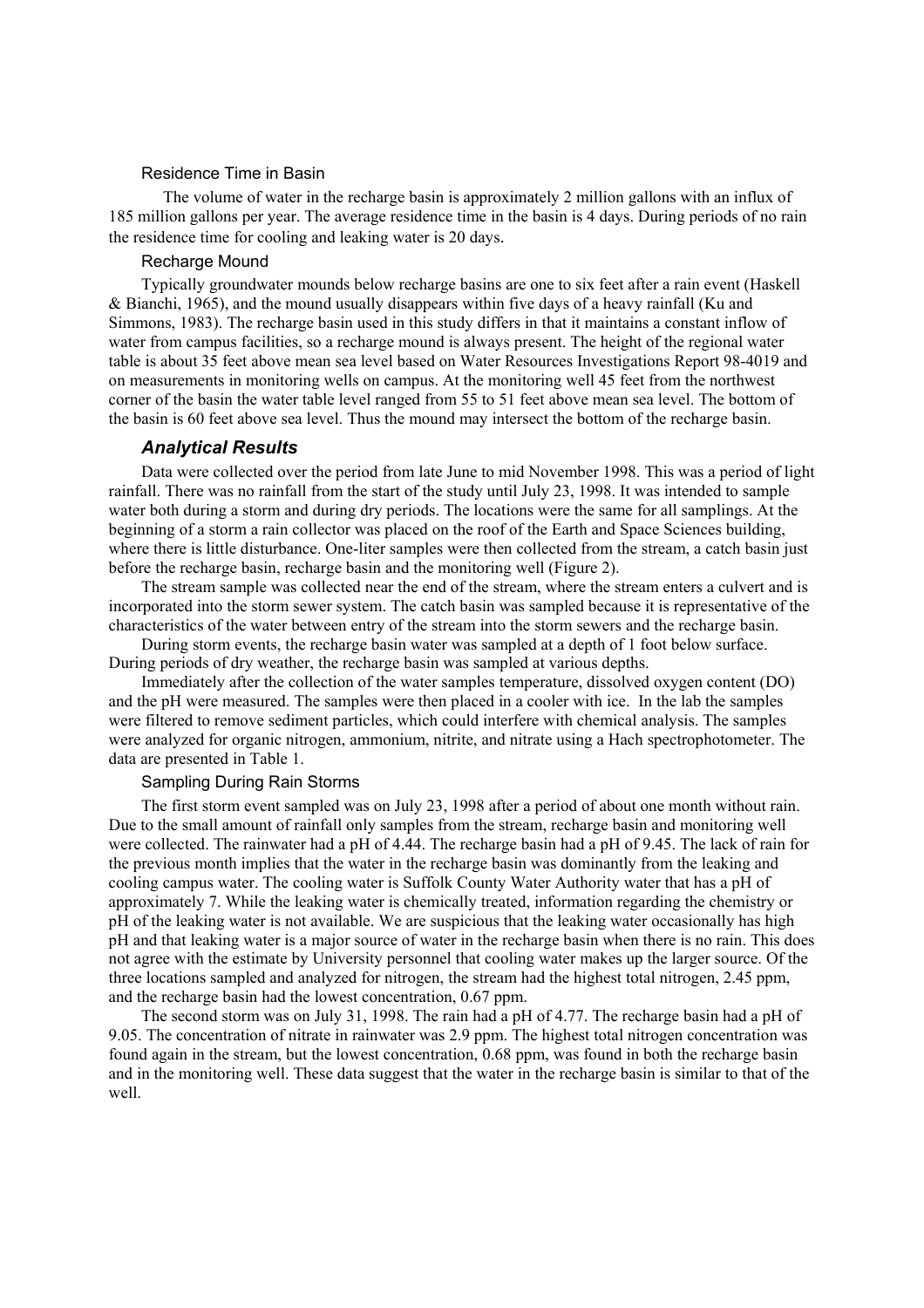

# lower total nitrogen than does the runoff in the catch basin just before the recharge basin.

## Sampling During Dry Periods

Samples at various depths were again collected on June 22, 1998, September 30, 1998, and November 12, 1998. During each of these events, the recharge basin was sampled at depths of one, seven, thirteen, nineteen and twentyfive feet. The data for the bottom water (25ft) in the first set of samples may be invalid because the bottom of the recharge basin floor was disturbed before sampling. In September the pH was highest at the top, 8.38, and lowest at the bottom, 6.88, of the recharge basin. In November,

the pH was similar at the top, 6.60, and bottom, 7.01. Possible explanations for the variation in pH from the summer to the fall could be that during July both leaking and chilled water are entering the recharge basin, but in mid fall the chilled water is shut off for the winter. The amount of rainfall may also affect the pH, although there was little rain during the fall.

The concentrations of the nitrogen species were relatively similar at all depths. The only notable difference was the organic nitrogen concentration of 1.37 ppm at a depth of 25 feet on September 30, 1998. This concentration was much higher than those taken at other depths on the same day. The organic nitrogen concentration of 0.08ppm at 25 feet depth on November 12, 1998 was similar to that at the shallower depths. The decay of organic matter in the recharge basin towards the end of the summer may have led to the higher value in September.

On July 30, 1998, during a dry period the stream, which should have had only leaking campus water, had a pH of 6.74, and a total nitrogen concentration of 1.19 ppm. This is inconsistent with leaking water having a high pH.

On September 3, 1998 during a dry spell water was collected from the culvert where leaking campus water enters the stream, and from the surface of the recharge basin. The culvert water had a pH of 8.6 and a total nitrogen content of 1.68ppm. The recharge basin water had a pH of 6.92 and a total nitrogen concentration of 1.58ppm.

## *Summary of Results*

Based on the constant inflow of water and the water table measurements from area wells, the recharge mound below the basin may intersect the bottom or even sides of the recharge basin. This recharge basin differs from typical Long Island basins in that it receives a constant flow of water.

While the pH in the recharge basin during the summer was greater than 9, the source of the high pH is not known. What should be only leaking water had variable and lower pH's. It appears that bases are added to the system sporadically from unknown sources.

Nitrate is the dominant form of nitrogen in all water sampled. Ammonium is much lower, in proportion to nitrate, in the recharge basin than in rainwater. A decrease in ammonium concentration may be due to nitrification to nitrate or ammonia may be lost to the atmosphere in the recharge basin due to the high pH. The total nitrogen content of water in the monitoring well is generally lower than that of all of the sources of water. Thus it appears that nitrogen is lost from the system most likely due to processes within the recharge basin.